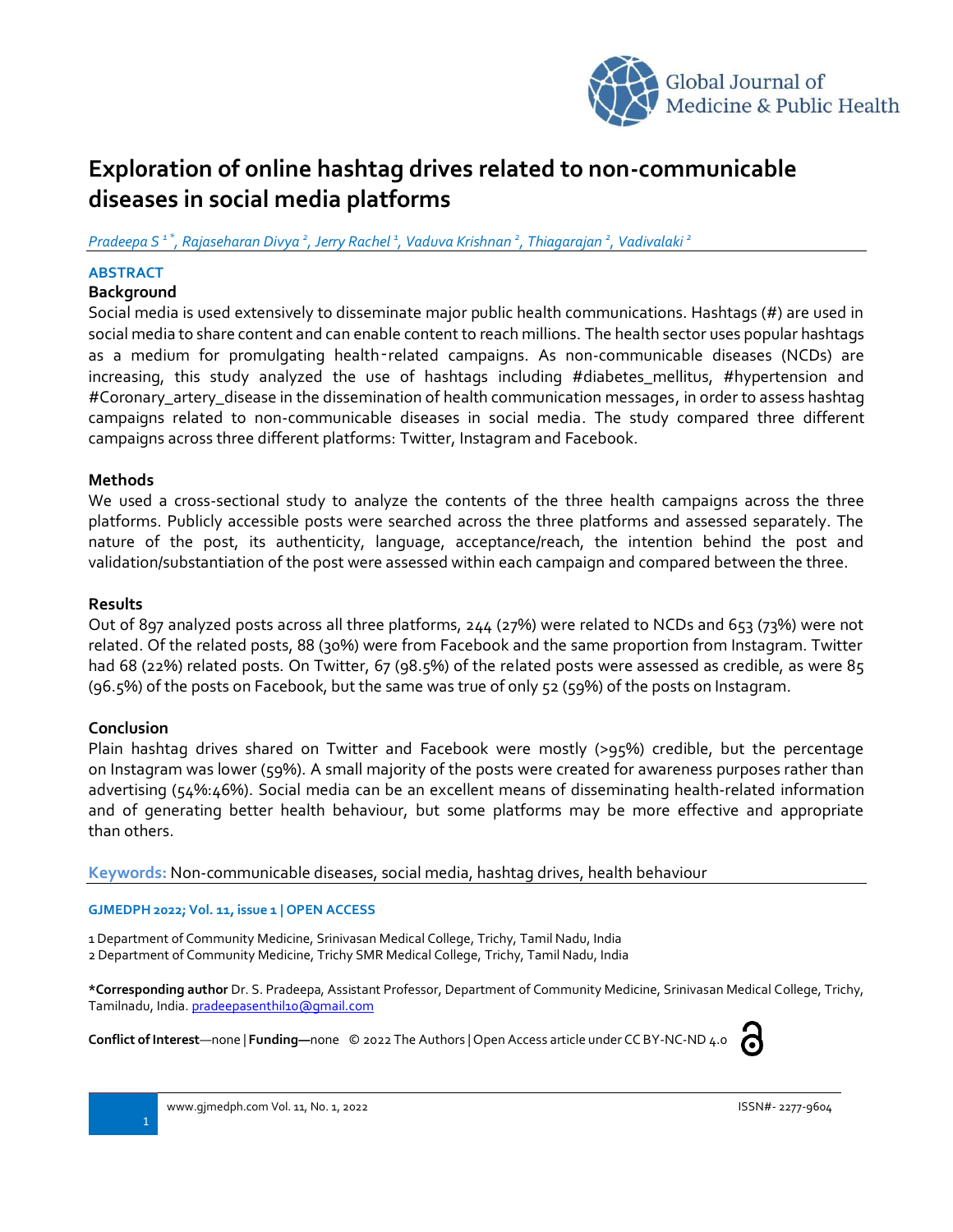#### **INTRODUCTION**

Social Media has gained immense popularity in the past 10 years. By the start of 2022, monthly worldwide active users of just two major social media platforms, Facebook and Twitter, had reached 2.20 billion and 336 million, respectively. Studies have reported several uses of social media by healthcare providers, such as dissemination of health information, monitoring of disease pandemics, health promotion and social media–based health interventions.<sup>1</sup> Online health-seeking behaviour has increased immensely: one study, conducted in the UK, found that it increased from 18% in 2008 to 43% in 2013.<sup>2</sup> This trajectory has continued in the decade since.

A hashtag (#) is a social media feature that denotes a specific category or topic and helps in streamlining the wealth of information associated with that topic. The creation and adoption of disease-specific hashtags by healthcare stakeholders has led to a greater uniformity of medical discussions that can be retrieved and referenced at later time-points.<sup>3</sup> Hashtags are used in the social media to share contents and to reach out to millions.

Many people contribute health-related information to social media, without necessarily considering the integrity of the information.<sup>4</sup> This has led to a situation the World Health Organization has described as an "infodemic" in which there is so much information that it can be difficult to navigate, and may include false or misleading information in digital and physical environments during disease outbreaks, which can be hard for users to assess. There is growing concern that infodemics could result in the public taking up habits that could be harmful to their health.<sup>5</sup>

Using social media for health promotion, through targeted messages, including the ability to interact with the public, to target hard-to-reach groups, and to create snowballing of health-related messages amongst the public has become very common.  $6-10$ Online social networks could have an important influence on health behaviours and outcomes. However, public health agencies have not yet harnessed the full potential of social media: often, social media has been used only to disseminate information without much concern given to how those receiving the messages can assess their reliability and/or credibility. Information is often a one-way communication rather than an ongoing discussion in which doubts or anxiousness related to the campaigns can be discussed or messages elaborated on with further information. <sup>11</sup> Nonetheless, online campaigns such as the Australian 'slip, slap slop' for skin cancer have been known to reach large audiences and have seen success in the past.<sup>12</sup>

Resources and data regarding non-communicable diseases (NCDs) on social media platforms in middleand low-income countries is scarce. Information regarding diabetes and hypertension, for example, is rare, and symptoms of these conditions are often neglected. Even though they are very common and easily manageable, many deaths are reported due to complications that could be avoided. Social media and hashtag campaigns on NCDs have a potential role in prevention and management of such conditions, including patient health education and information sharing, psychological support, self-management, public health campaigns and capacity-building for health professionals. People do take time to read health messages received through social media and some contemplate change based on these health messages. For this reason, it is vital for health messages to be credible and authentic. $^{13}$ 

In many developing countries, NCDs and chronic diseases (diseases in which symptoms continue for longer than three months and may come and go) are rising rapidly. Hashtag campaigns have an extensive reach and the potential to influence target audiences towards healthy behavioural changes.<sup>14</sup> Social media provides knowledge, social support and engagement for patients with chronic diseases and NCDs and can help patients in managing and coping with these conditions.<sup>15</sup>

At the Third United Nations General Assembly Highlevel Meeting, held in the late September 2018, the hashtag #beatNCDs (Non-Communicable Diseases,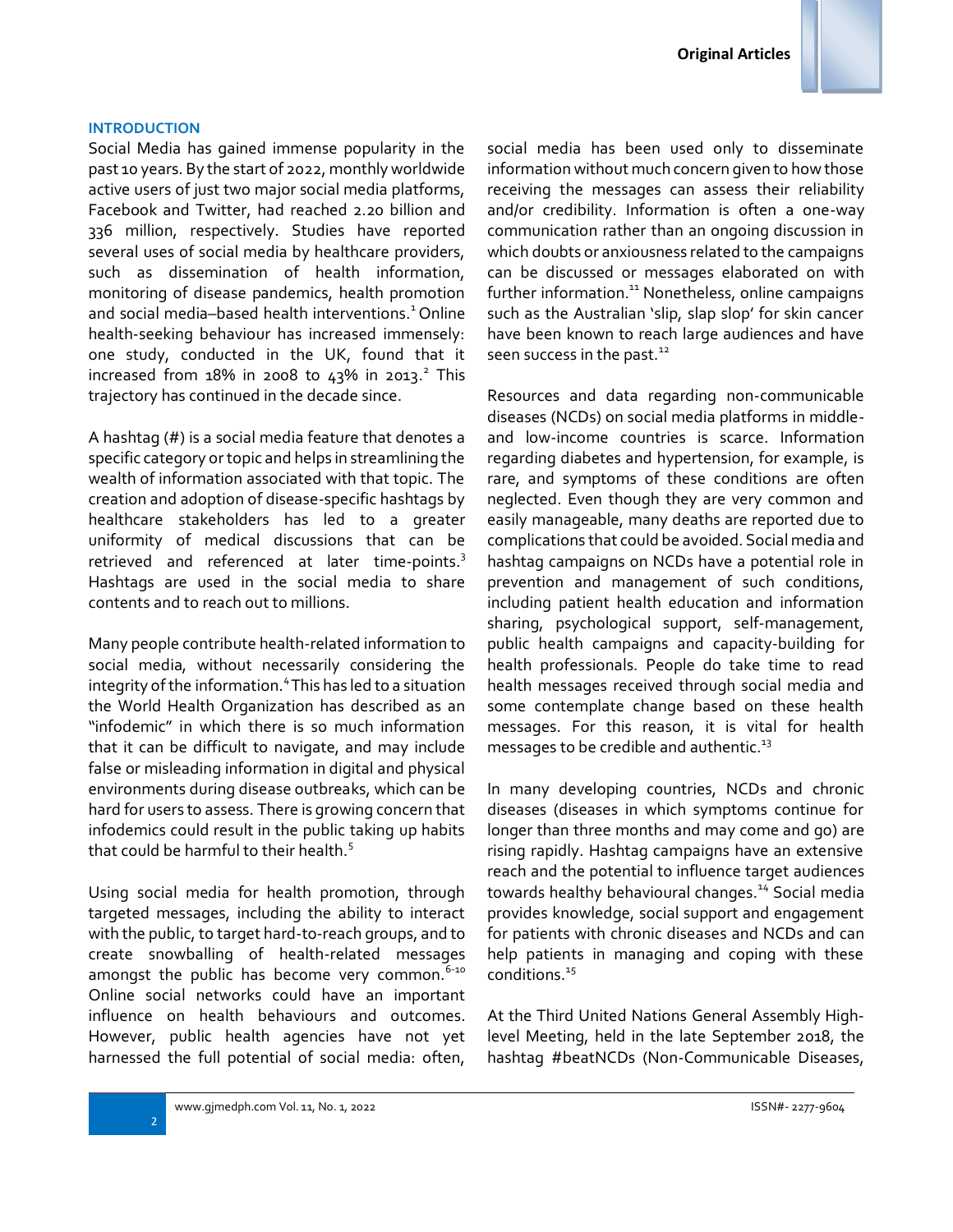such as cancer, diabetes, and cardiovascular disease) was claimed for NCDs control and prevention, $16$  as evidence had shown that several hashtag campaigns have been a success including, #hereforyou (for removing stigma regarding mental health), #loveyourcervix (to point out importance of cervical screening), $^{17}$  #letstalk (for World Health Day 2017), Hands Up for #HIV prevention, and #notobacco (for World Tobacco Day 2017).<sup>4</sup>

This study aimed to analyze the characteristics of messages linked to three hashtags for NCDs: #diabetes\_mellitus, #hypertension and #Coronary\_artery\_disease in three social media platforms: Instagram, Twitter and Facebook, and to compare the quality of information between three different platforms.

#### **METHODS AND MATERIALS**

We conducted a cross-sectional study for one month, from April to May 2019. We identified 300 posts from three hashtag drives, with a minimum of 100 posts from each platform (Facebook, Twitter, and Instagram), targeting 900 samples.

Using the hashtags #diabetes\_mellitus, #hypertension and #Coronary\_artery\_disease, recent posts were searched in Instagram, Twitter and Facebook and were assessed for the following:

- 1) Nature of the post: image or video, and whether the content was shared by an individual or an organization;
- 2) Authenticity: whether the information aligned with information provided in a standard textbook, journal article or scientifically verified source;
- 3) Language: English or Tamil;
- 4) Popularity: a post was assessed as popular if it had received more than 50 likes;<sup>4</sup>
- 5) Credibility: whether the information in the post was considered to be true;<sup>4</sup>
- 6) Background of the post: whether the main purpose was deemed to be advertisement or awareness; and
- 7) Validation/substantiation of the post: did the post originate from a verified source, assessed by identifying the blue tick mark at the end of the source name.

Data were entered into Microsoft Excel and analyzed using Epi info for frequencies and percentages.



*Fig 1: Characteristics of the posts analyzed*

3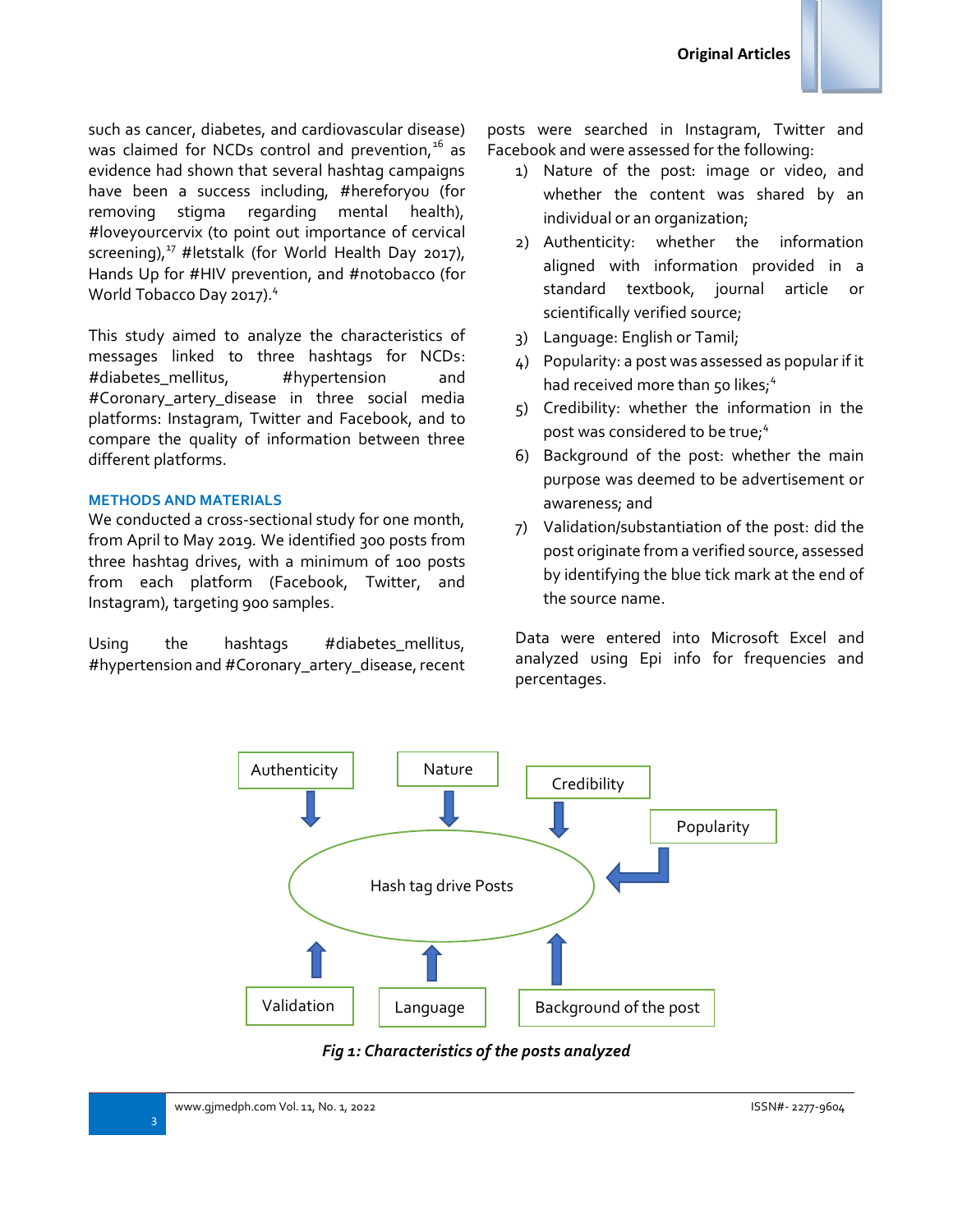

### **RESULTS**

We aimed to collect 100 posts from each platform (Facebook, Twitter, and Instagram) for each of the three campaigns (diabetes, hypertension and coronary artery disease) and managed to collect 897 samples: 101 posts for all 3 hashtags in Twitter and 99 posts for Instagram and Facebook (Fig 2) of which 244 (27%) were related to the campaigns and 653 (73) were not related (Fig 3). Of the  $244$  related posts, 88 (36%) were from Facebook, 88 (36%) were from Instagram and 68 were (28%) from Twitter.

Of the 88 related posts from Facebook, 52 (59%) were photographs and 35 (40%) were video posts; 87 (99%) were in English and  $1 (1%)$  was in Tamil; 85 (97%) posts were credible and 50 (57%) posts were popular; 58 (66%) posts were from a verified source. Just over half of the posts, 50 (57%), were created for awareness while 38 (43%) were created for advertisement purposes. (Table 1, following page).

Of the 88 related posts from Instagram, 50 (57%) were photographs and 87 (99%) were in English; 52 (59%) posts were assessed as credible and 50 (57%) were popular; 56 (64%) were from an authenticated source. 61 (69%) Instagram posts were created for awareness; the rest were advertisements. (Table 1, following page).

Of the 68 related posts on Twitter, 47 (69%) were photographs and 19 (28%) were videos. Most of the posts – 66 (97%) – were in the English language, 67 (98.5%) posts were assessed as credible according to the criteria described in the methodology and 42 (62%) were found to be popular, with more than 50 likes. Just over half  $-$  37 (54%) – were posted by a verified source and 47 (69%) posts were created for advertisement purposes. (Table 1, following page).



*Fig 3: Relatedness of the posts to NCDs (n=897)*



*Fig 2 Sample distribution among three campaigns and platforms (n=897)*

4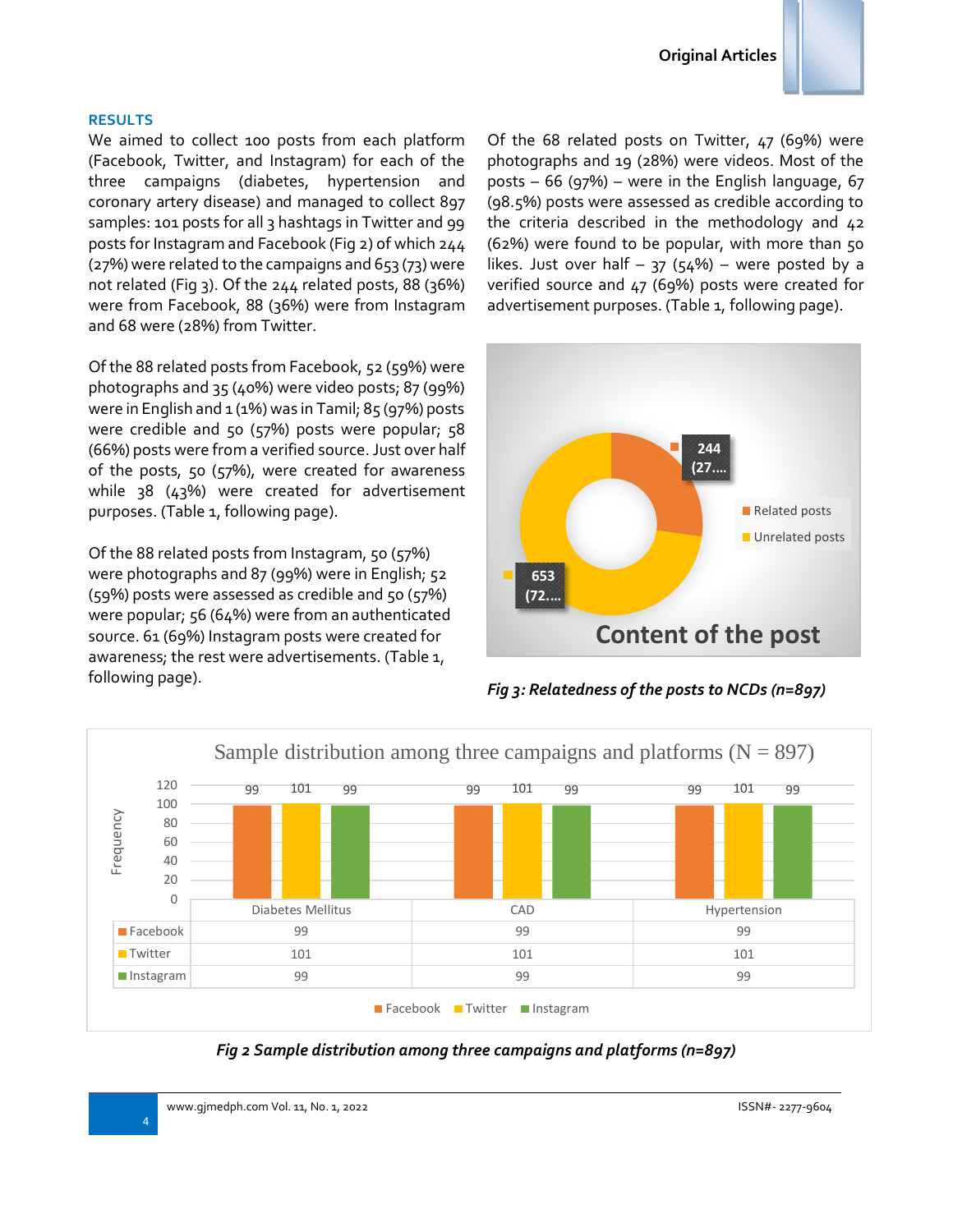| :les |  |  |
|------|--|--|
|      |  |  |

| <b>Variables</b>               | <b>Facebook</b> | naracteristics of the posts specific to each social incala<br><b>Twitter</b> | Instagram    | <b>Total</b> |
|--------------------------------|-----------------|------------------------------------------------------------------------------|--------------|--------------|
|                                | $n=297$ (%)     | $n=303(%)$                                                                   | $n=297$ (%)  |              |
| <b>Content of the post</b>     | 297(33)         | 303(34)                                                                      | 297(33)      | 897(100)     |
| <b>Related</b>                 | 88(30)          | 68(22)                                                                       | 88(30)       | 244(27)      |
| <b>Unrelated</b>               | 209(70)         | 235(78)                                                                      | 209(70)      | 653(73)      |
| <b>Type of post</b>            | $n = 88(%)$     | n=68(%)                                                                      | $n = 88$ (%) | $N = 244(%)$ |
| Photograph                     | 52(59)          | 47(69)                                                                       | 50(57)       | 149 (61)     |
| Video                          | 35(40)          | 36(41)                                                                       | 36(41)       | 90 (37)      |
| <b>Words/links</b>             | 1(1)            | 2(3)                                                                         | 2(2)         | 5(2)         |
| Language of the post           | $n = 88(%)$     | $n = 68(%)$                                                                  | $n = 88(%)$  | $N = 244(%)$ |
| <b>English</b>                 | 87(99)          | 66 (97)                                                                      | 87(99)       | 240 (98)     |
| <b>Tamil</b>                   | 1(1)            | 2(3)                                                                         | 1(1)         | 4(2)         |
| <b>Credibility of the post</b> | $n = 88(%)$     | $n = 68(%)$                                                                  | $n = 88$ (%) | $N = 244(%)$ |
| Yes                            | 85(97)          | 67(99)                                                                       | 52(59)       | 204 (85)     |
| <b>No</b>                      | 3(3)            | 1(1)                                                                         | 36(41)       | 40(16)       |
| <b>Popularity of the post</b>  | $n = 88(%)$     | $n = 68(%)$                                                                  | $n = 88$ (%) | $N = 244(%)$ |
| <b>Yes</b>                     | 50 (57)         | 42(61)                                                                       | 50(57)       | 142 (58)     |
| <b>No</b>                      | 38(43)          | 26(38)                                                                       | 38(43)       | 102(42)      |
| Authenticity of the post       | $n = 88(%)$     | $n = 68(%)$                                                                  | $n = 88(%)$  | $N = 244(%)$ |
| <b>Yes</b>                     | 58 (66)         | 37(54)                                                                       | 56(64)       | 151 (62)     |
| <b>No</b>                      | 30(34)          | 31(46)                                                                       | 32(36)       | 93(38)       |
| <b>Background of the post</b>  | $n = 88(%)$     | $n = 68(%)$                                                                  | $n = 88$ (%) | $N = 244(%)$ |
| <b>Awareness</b>               | 50(57)          | 21(31)                                                                       | 61(69)       | 132 (54)     |
| Advertisement                  | 38(43)          | 47 (69)                                                                      | 27(31)       | 112(46)      |

**Table 1: Characteristics of the posts specific to each social media platform**

### **DISCUSSION**

In our study, the plain hashtags #diabetes\_mellitus, #hypertension and #Coronary\_artery\_disease were analyzed across Twitter, Instagram and Facebook. Direct comparisons of the three platforms could not be carried out as intended, as the topics and the characteristics of the posts differed too extensively. A similar study conducted on the patterns and characteristics of posts related to selected health issues (#dengue, #dengue virus, #zika and #zika virus) on Facebook, Twitter and Instagram, showed that Facebook posts were more likely to achieve high popularity, which was different from our study in

5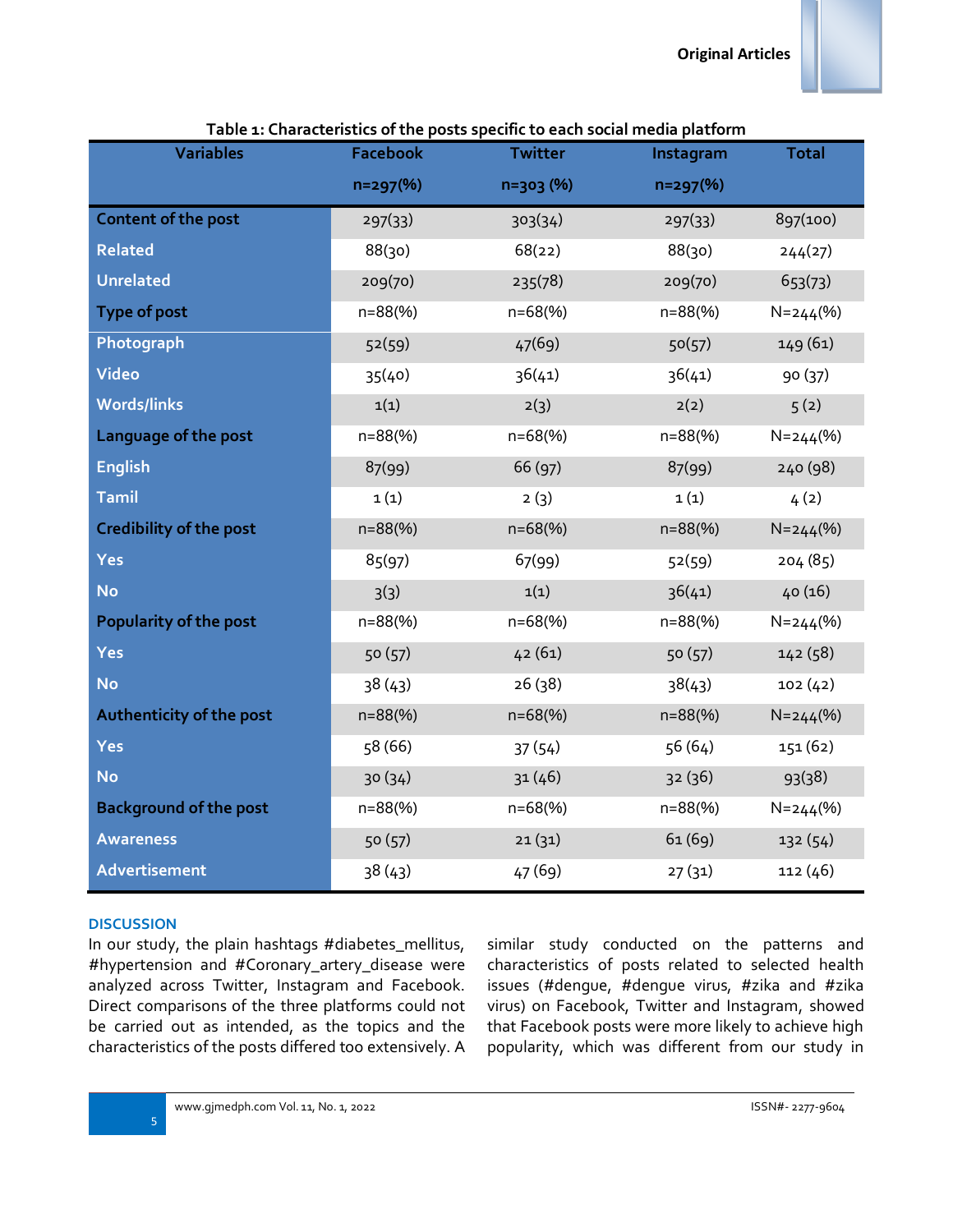

In our study, Twitter had a higher percentage of photograph posts with these hashtags than the other two social media platforms (69% for Twitter, 59% for Facebook and 57% for Instagram). Photographs get more engagement than videos or texts/links<sup>19</sup> but the reasons for the different distributions was not explored within our study. Virtually all the posts were in English across all three social media platforms (99% on Facebook and Instagram, and 97% on Twitter) with very few posts in the local Tamil language. Twitter had more credible posts than Facebook and Instagram (99%, 97% and 59%) compared to the findings of Britto et al, where Facebook had more credible posts.<sup>18</sup> Popularity of the posts was found to be similar in Facebook and Instagram in our study (both 57%) and higher on Twitter (61%), which may be due to the popularity of the respective platforms.<sup>20,21,22</sup> Posts were more likely to be from verified sources on Facebook (66%; 54% on Twitter and 64% on Instagram). Instagram had the highest ratio of awareness posts to advertisements (7:3) and Twitter had the highest ratio of advertisement posts to awareness ones (3:7); Facebook had a ratio of 6:4 in favour of awareness posts. In our study, overall, 204 out of the related posts (84%) were assessed to be credible, which may be because most of the posts were from verified sources, which is one of the key criteria for information credibility (message credibility, source credibility, media credibility).  $23$ 

### **CONCLUSION**

Out of the 897 hashtag posts, only 244 posts were directly related to NCDs. Facebook and Instagram had an equal share of related posts and Facebook posts were more popular than Twitter posts. Most of the posts were in English and the majority were credible. The platform most likely to be credible was Twitter (99%) and the one least likely to be credible was Instagram (59%).

Posts in all three social media platforms were mostly photographs with a minority of texts and links, and more posts were generated to create awareness than advertising. This suggests that despite widespread criticism and interest in the negative aspects of infodemics<sup>5</sup>, social media is an excellent means to disseminate health-related information and thereby generate improved health behaviour.

Not all popular social media platforms were assessed in this study; others such as YouTube, WhatsApp and Reddit were not considered. Personal decisions may have affected the interpretation of the results. Only Tamil and English language posts were included in this study.

#### **REFERENCES**

- 1. U.S Census Bureau and United Nations. Global Web Index. Available from: http://www.globalwebindex.net/. [Last accessed on 2017 Nov 21].
- 2. Cole J, Watkins C, Kleine D Health Advice from Internet Discussion Forums: How Bad Is Dangerous? J Med Internet Res 2016;18(1): e4
- 3. Naveen Pemmaraju, Michael A. Thompson, Muzaffar Qazilbash. Disease-specific hashtags and the creation of

Twitter medical communities in hematology and oncology, Seminars in Hematology 2017, 54(4), 189-192

- 4. George N, Britto DR, Krishnan V, Dass LM, Prasant HA, Aravindhan V. Assessment of hashtag (#) campaigns aimed at health awareness in social media. J Edu Health Promot 2018; 7:114.
- 5. https://www.who.int/health-topics/infodemic#tab=tab\_1 last accessed on 6/4/22